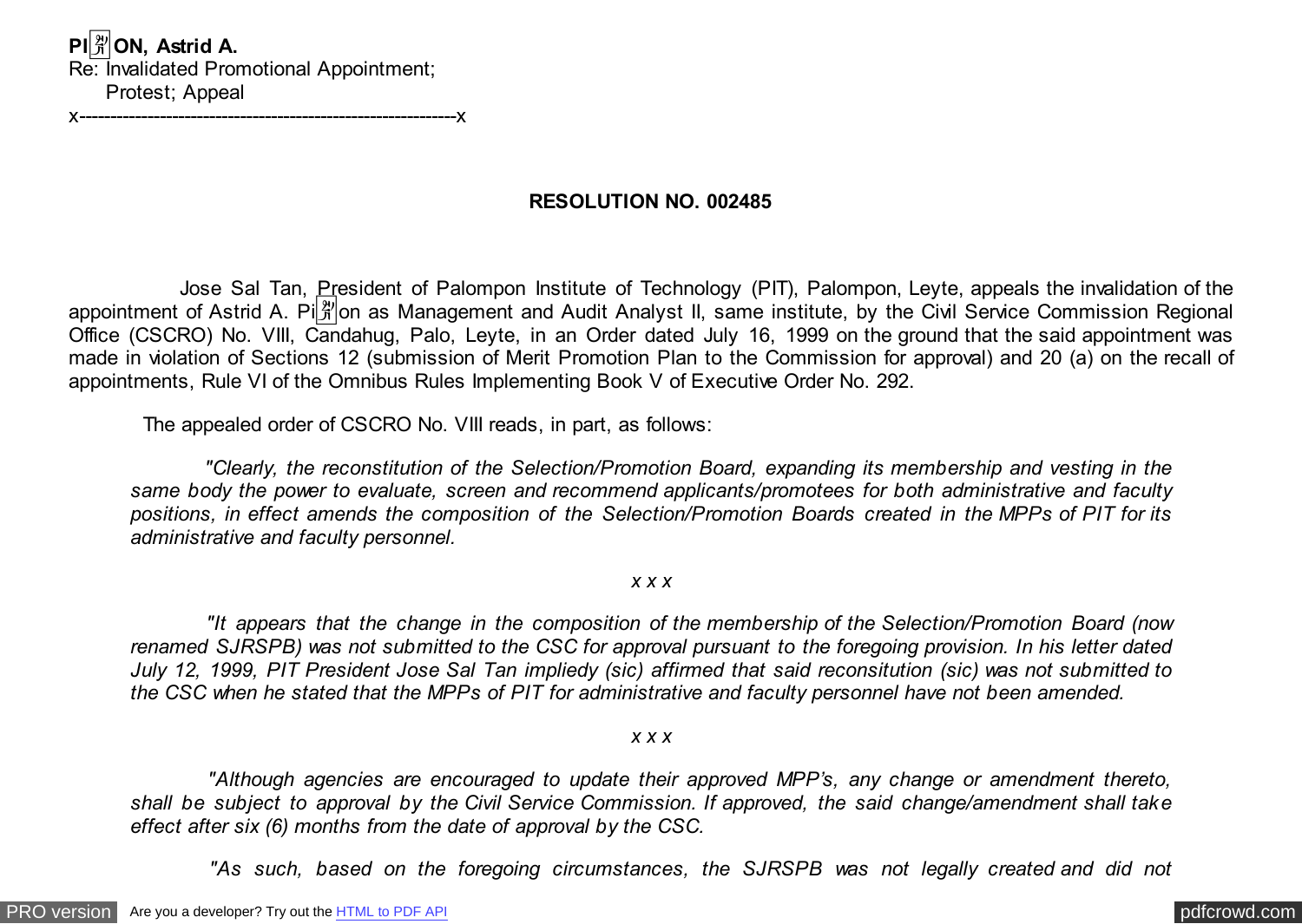*effectively replaced the Selection/Promotion Board created in the MPPs of its administrative and faculty personnel. As such, its action/s are without legal effect or void ab initio and did not vest rights upon the affected parties.*

 *"On the second issue on whether Pi*�*on is qualified for the position of Management Audit Analyst II, this Office inhibits in rendering an opinion as to her suitability to the said positions, so as not to preempt the future action/s of the duly constituted Selection/Promotion Board and the choice of the appointing authority.*

*x x x*

 *"WHEREFORE, foregoing premises considered, the appointment of Ms. Astrid A. Pi*�*on is hereby INVALIDATED having been issued in violation of Sec. 20 (a), (b) and (d), Rule VI of Omnibus Rules of E.O. 292. Accordingly, she should be reverted to her former position as Clerk I."*

 The Motion for Reconsideration dated August 6, 1999 was likewise denied CSCRO No. VIII in an Order dated August 25, 1999. The dispositive portion of the said Order reads, as follows:

 *"WHEREFORE, foregoing premises considered, the instant requests for reconsideration is hereby DENIED for lack of merit, the allegations raised thereon being exactly the same issues which were duly considered, weighed and disposed of in CSRO8 Order dated July 16, 1999."*

The letter-appeal of President Tan reads, in part, as follows:

## *"ASSIGNMENT OF ERRORS*

 *"In all lowliness and with all due respect, the Honorable Regional Director of CSRO8, Candahug, Palo, Leyte, committed reversible errors, to wit:*

> *'1. IN FAVORABLY ACTING UPON THE BELATED PROTEST FILED BY NORMA SUICO BEYOND THE 15-DAY REGLEMENTARY PERIOD WHICH IS A GROSS DEPARTURE OF EXPLICIT PROVISIONS OF SECTION 47, PART III, CSC RES. NO. 94-0521, DATED JANUARY 25, 1994, ASIDE FROM THE FACT THAT SAID PROTESTEE WAS NOT EVEN CONSIDERED AS A CANDIDATE FOR PROMOTION WHOSE DEGREE EARNED FALLS SHORT OF THE MINIMUM EDUCATIONAL REQUIREMENT, BEING A GRADUATE OF BSIE MAJOR IN FOODS TECHNOLOGY AND MATHEMATICS AND, MUCH MORE, SHE IS HOLDING A POSITION NOT CONSIDERED NEXT-IN-RANK;*

> *'2. IN GIVING DUE COURSE TO THE JOINT PROTEST OF DISGRUNTLED PROTESTANTS-APPELLEES LUCIA M. MANLOSA AND MARINA F. MARQUEZ, WHO*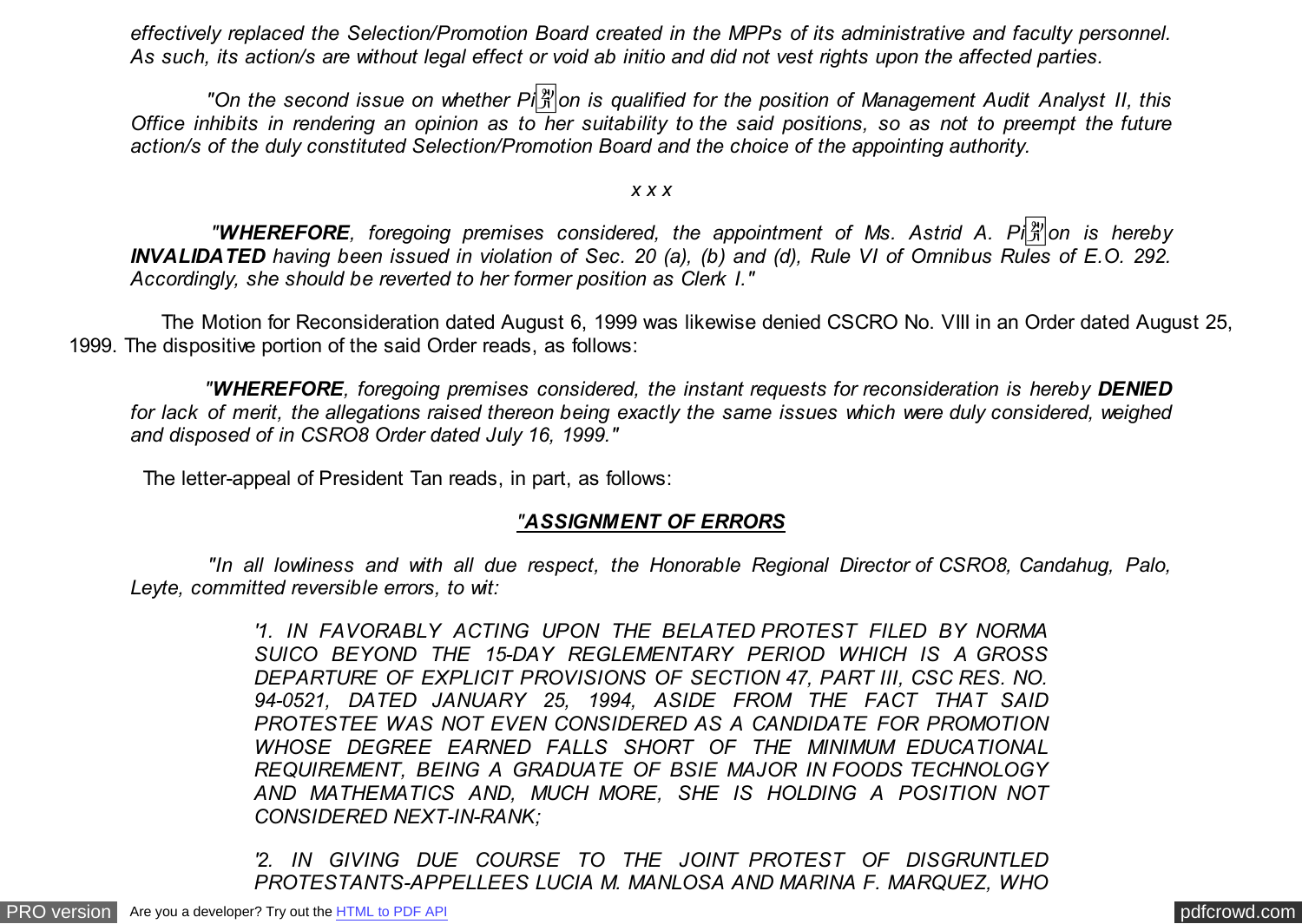*ARE CONSIDERED NOT NEXT-IN-RANK EMPLOYEES, PER SECTIONS 40 & 47, SUPRA;*

*'3. IN SUMMARILY DECLARING THE PRESENT SPECIAL JOINT RECRUITMENT SELECTION AND PROMOTION BOARD (SJRSPB) AS ILLEGALLY CREATED TO REPLACE THE SELECTION/PROMOTION BOARD OF THE APPROVED MERIT PROMOTION PLAN (MPP);*

*'4. BY NOT PASSING UPON THE ISSUE WHETHER APPOINTEE ASTRID A. PI* $\frac{29}{21}$ *ON IS QUALIFIED TO THE CONTESTED POSITION OF MANAGEMENT & AUDIT ANALYST II.'*

#### *x x x*

 *"With all humility and all due respect, CSRO8, through its Regional Director, Hon. Ireneo A. Morales, erred in summarily declaring that the present Special Joint Recruitment Selection and Promotion Board (SJRSPB) as illegally created, replacing the Selection/Promotion Board of the Approved Merit Promotion Plan.*

 *"Prefatorily, to attain the ultimate objectives envisioned by the Merit Promotion Plan of PIT, especially crafted to tailor with the present demands for effectuality and competence in the public service and the never ending changes of times, the incumbent president, Jose Sal Tan, in the exercise of his prerogative, issued Administrative Order No. 05, a copy of which is hereto attached as Annex 'I', geared not to replace the approved Selection and Promotion Board but rather to strengthen and expand its existing membership, adopting the same procedures, standards and methods in evaluating the competence and qualifications of employees competing for the position and the same criteria for the evaluation of candidates for promotion which were considered by the Board with its new name, the Special Joint Recruitment Selection and Promotion Baord. As thoroughly discussed earlier (Facts of the Case), the new Board (SJRSPB) used and adopted exactly the same process and methods, with reference to the approved Selection and Promotion Board, giving the applicants fair and honest evaluations of their qualifications based on the following factors and point systems, viz: Performance – 30 points; Education and Training – 25 points; Experience and Outstanding Accomplishment – 25 points; Physical Characteristics and Personality Traits – 10 points; and Potential – 10 points, making a total of 100 points. After deliberation and recommendation by the Board, the proposed appointment is again deliberated by the Board of Trustees and finally, should the candidate meet the qualification requirements of the position, the President of PIT, appoints the qualified candidate and thereafter, the notice of the appointment will be posted in the Bulletin Board, to afford the disgruntled applicants to file their written protest with the appropriate body. This is how the Board, in its new name, SJRSPB undertakes the selection and promotion of qualified applicants. It has adopted exactly the same process, procedures and methods as that of the Selection and Promotion Board, duly approved by the Civil Service Commission.*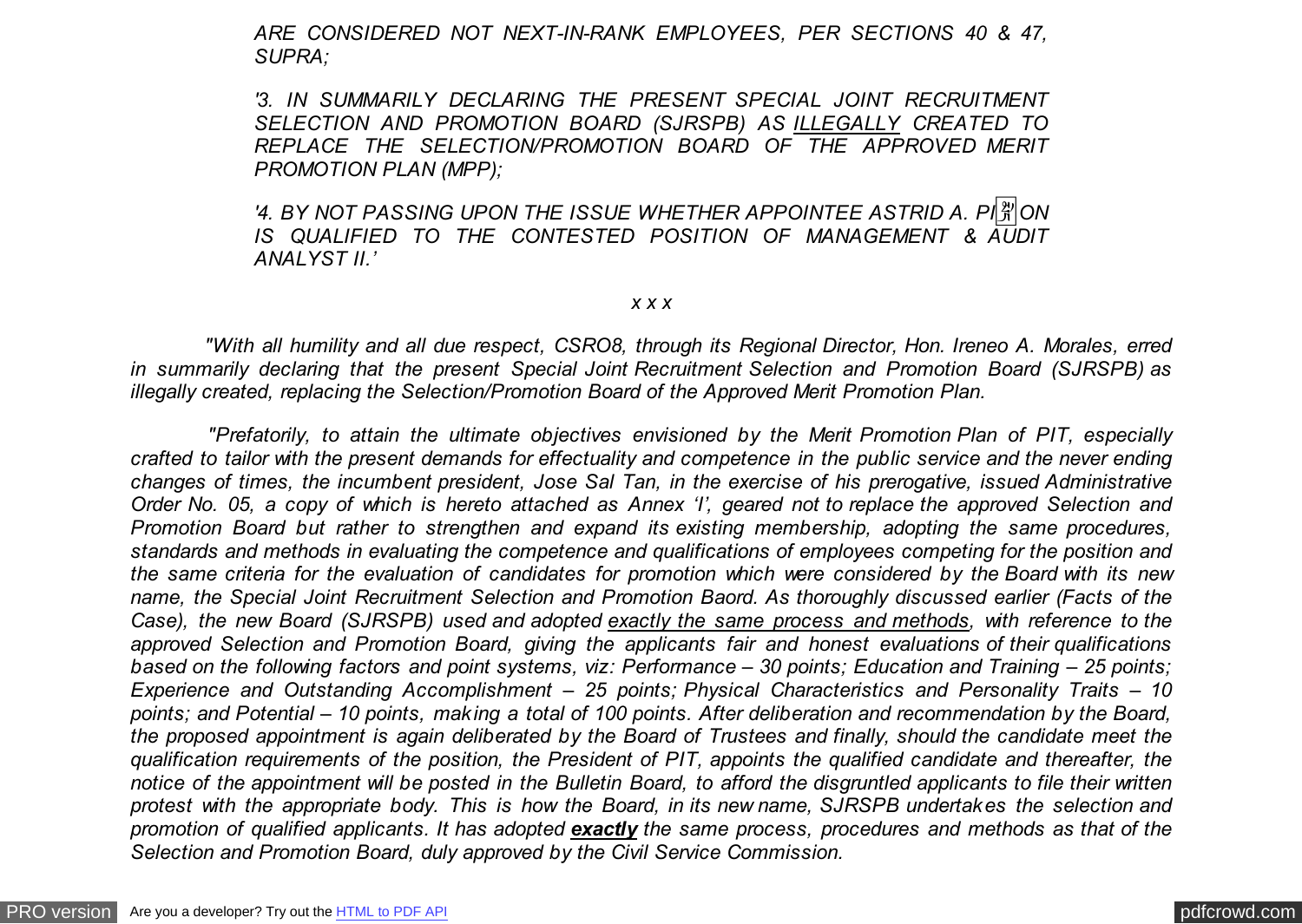*"The membership of the Selection and Promotion Board, duly approved by the Civil Service Commission, as incorporated under PIT's Merit Promotion Plan and the present Board, in its new name, Special Joint Recruitment Selection and Promotion Board, may be illustrated as follows:*

#### *x x x*

 *"Evidently therefore, the membership of the Selection and Promotion Board under the approved Merit Promotion Plan is still intact with the new Board, SJRPSB, and the inclusion of the new members was sought to insure that the recommended candidate for selection and promotion shall be the most competent and qualified to handle the job, to insure that the recommended candidate for selection and promotion shall be the most competent and qualified to handle the job.*

 *"The inclusion of additional members is not illegal but within the province of the substantial compliance doctrine, laid down by the High Court in the case of Segundo Abando vs. Court of Appeals, G.R. No. L-37697.*

## *"ON THE FOURTH ERROR.*

# *"BY NOT PASSING UPON THE ISSUE WHETHER ASTRID A. PI* $\frac{|\mathcal{X}|}{|\mathcal{X}|}$ *ON iS QUALIFIED FOR THE POSITION.*

 *"With all due respect, CSRO8, through its Regional Director, Hon. Ireneo A. Morales, erred in not passing upon the issue whether Astrid A. Pi*�*on is qualified for the contested position and instead it entertains the bare and frivolous protest of protestants-appellees which should have been dismissed outrightly for having no legal personality to do so.*

## *"PRAYER*

 *"WHEREFORE, it is most respectfully prayed of this Honorable Commission that the assailed order of CSRO8, through its Regional Director, Hon. Ireneo A. Morales, be set aside for being bereft of merit, and its findings having grossly departed from existing laws and jurisprudence, and further declaring the appointment of Astrid A. Pi*�*on as Management and Audit Analyst II, as legal and proper under the prevailing circumstances."*

Director Ireneo A. Morales of Civil Service Commission – Regional Office No. VIII commented on the appeal, as follows:

 *"Anent the grounds on which the appeal is anchored, we interpose by way of comment, that as regards the issue that Protestants have no personality to file a protest, not being considered next-in-rank to the position of MAA II, in the absence of a CSC approved System of Ranking Positions, it would then be inferred from said representation that in the absence of such a system of ranking, any interested and/or aggrieved party to the promotion may file a protest. Moreover, granting for the sake of argument that Suico, one of the protestants had filed her protest beyond the reglementary period, the same would not render moot and academic the other joint protest of*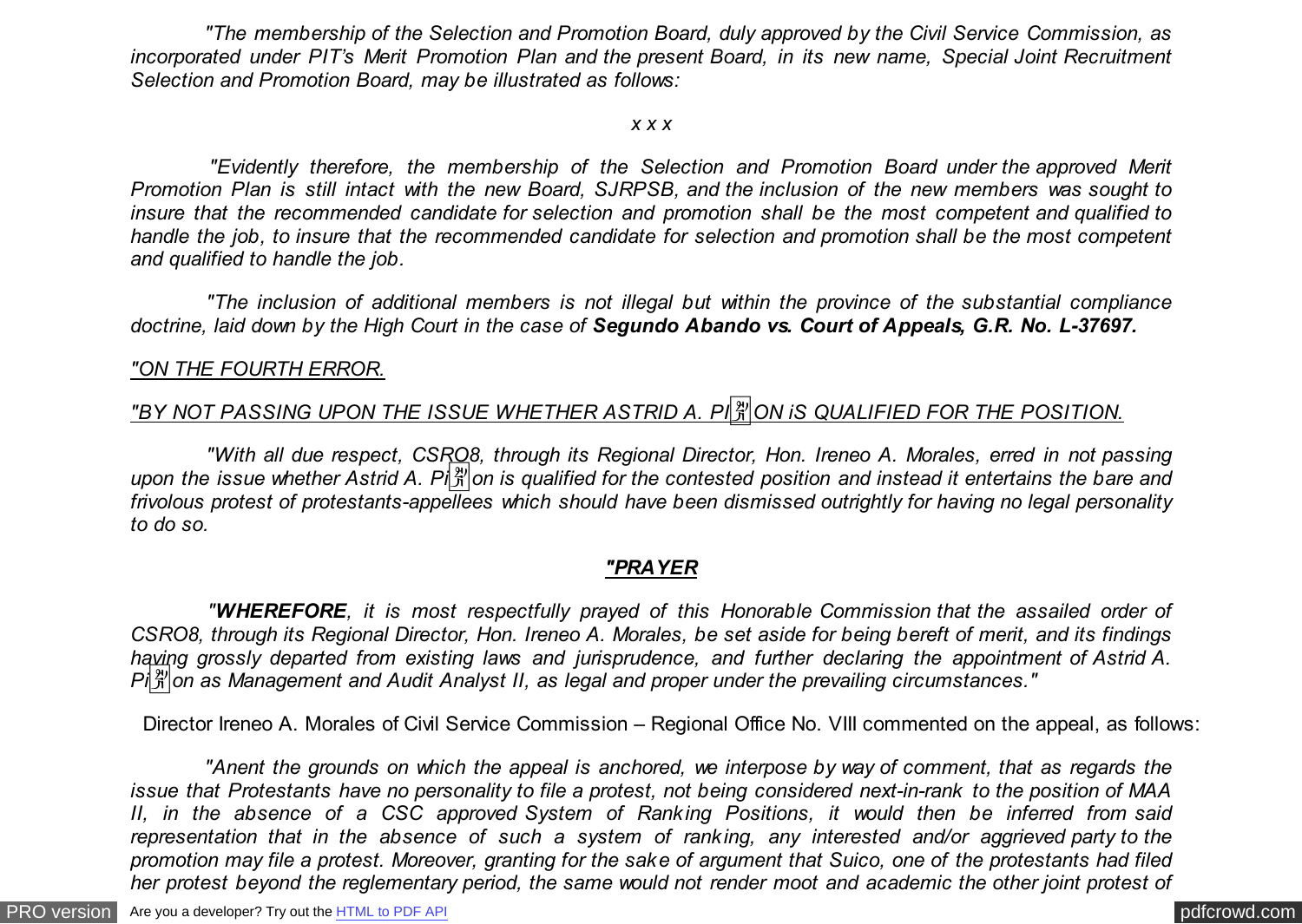*Manlosa and Marquez, they having filed their protest on time.*

 *"Further, the defect which inures in the appointment of Pi*�*on pertained to a violation in the provisions of an approved MPP of an agency, which is a ground for the recall and/or invalidation of an appointment, pursuant to Section 20 (a), Rule VI of the Omnibus Rules Implementing Book V of E.O. 292. Such power of review of the CSC should not rendered ineffective by the lack of personality and/or prescription of filing action by the protestants.*

 *"We likewise adopt other arguments we propounded in our Orders dated July 16, 1999 and August 25, 1999."*

 Records show that on December 16, 1998, the Palompon Institute of Technology, through its Human Resource Management Officer III, submitted to the Civil Service Commission, Leyte Field Office, for publication in the CSC Bulletin the vacant position of Management and Audit Analyst II, Thereafter, three (3) applicants, namely: Lucia M. Manlosa, Marina F. Marquez and Astrid A. Pi $\frac{29}{10}$  on applied for the said position.

 On January 18, 1999, in a meeting/deliberation held by the Special Joint Recruitment Selection and Promotion Board (SJRSPB) of the said institute, for the purpose of screening the candidates and evaluating their respective qualifications, the following scores were garnered by the applicants, to wit: Astrid A. Pi $\frac{20}{10}$  = 81.82 points; Lucia M. Manlosa – 81.77 points; and Marina F. Marquez – 78.6 points.

 Subsequently, per Board Resolution No. 03, s. 1999 of the Board of Trustees, the promotional appointment of Astrid A. Pillion as Management and Audit Analyst II of PIT was approved. Finally, on March 4, 1999 President Tan appointed Astrid A. Pi| on to the said position. After which, the notice of appointment was posted in the Bulletin Board of PIT.

 On March 9, 1999, the disgruntled applicants/contestants for the said position, namely: Lucia M. Manlosa and Marina F. Marquez seasonably filed their joint protest, alleging *inter alia*; that they are more qualified than the protestee, Astrid A. Pi $\frac{20}{3}$ on, and that, they are considered next-in-rank employees, and further assailing the alleged bias and the illegal creation of the Selection/Promotion Board, now named as Special Joint Recruitment, Selection and Promotion Board (SJRSPB) which had passed upon and recommended the promotion of Pi $\frac{29}{21}$ on. The said board was created on May 14, 1998, per Administrative Order No. 5, s. of 1998 and noted by the Board of Trustees under Board Resolution No. 26 in its 110<sup>th</sup> regular meeting. Subsequently, on March 29, 1999, Norma Suico filed her protest against the appointment of Pi $\frac{29}{10}$  premised on the same grounds posited by Manlosa, et al.

 President Tan commented on the protest filed by Manlosa, et al., submitting the required documents in support thereof. Subsequently, in an Order dated July 16, 1999 the CSCRO No. VIII invalidated the appointment of Pi $\frac{\aleph}{\aleph}$  on, "having been issued in *violation of Sections 20 (a), (b), and (d), Rule VI of the Omnibus Rules of E.O. 292'*. Finally, the motion for reconsideration was denied on August 25, 1999.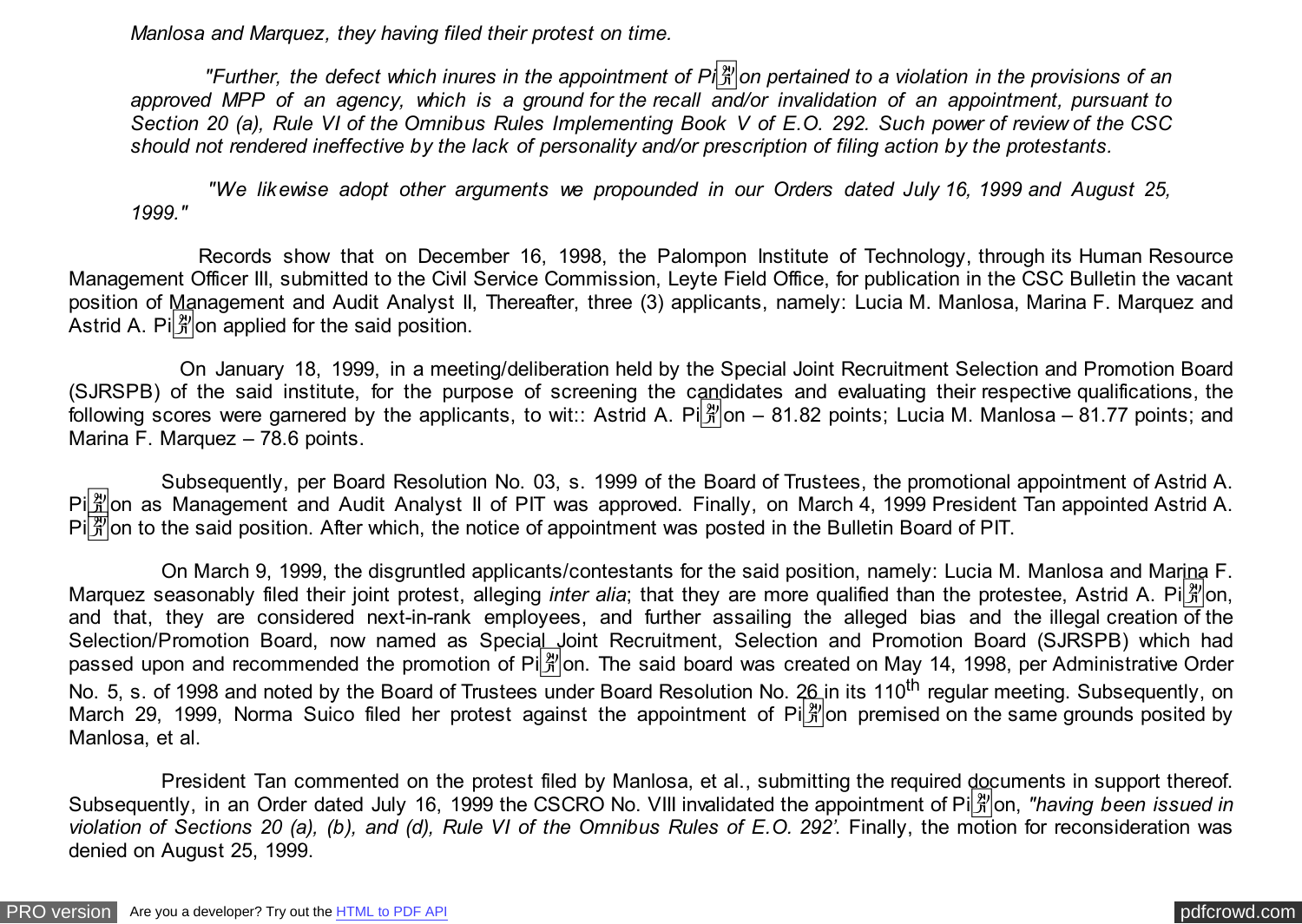Hence, this appeal.

The sole issue to be resolved is whether or not the invalidation of the appointment of  $\text{Pi}^{\{2\}}_{\mathcal{F}}$  on is in order.

 Relative to the issue is **Sections 12 and 20 of Rule VI of the Omnibus Rules Implementing Book V of Executive Order No. 292** which read, as follows:

 *"SEC. 12. Each department or agency shall have a Merit Promotion Plan including a System of Ranking Positions. Newly organized and/or reorganized departments or agencies shall develop a Merit Promotion Plan which shall be submitted to the Commission for approval within a year from its organization or reorganization. All Merit Promotion Plans shall be continually updated and any changes or amendments shall take effect six months from date of approval by the Commission. All employees shall be informed by the department or agency of the Merit Promotion Plan and System of Ranking Positions and amendments thereto, as approved. (Underlining ours)*

*x x x*

 *"SEC. 20. Notwithstanding the initial approval of an appointment, the same may be recalled on any of the following grounds:*

*"(a) non-compliance with the procedures/criteria provided in the agency's Merit Promotion Plan:*

*"(b) failure to pass through the agency's Selection/Promotion Board;*

*"(c) violation of the existing collective agreement between management and employees relative to promotion; or*

*"(d) violation of other existing civil service law, rules and regulations." (Underlining ours)*

 *And Section 4 of Rule VII of the same Rules:*

 *"SEC. 4. Promotions shall be governed by Rule VI hereof."*

 From the foregoing provisions, it is clear that any amendment to the Merit Promotion Plan of an agency must be approved by the Commission. Moreover, the effectivity of the amended Merit Promotion Plan shall take effect after six months from the date of the approval by the Commission.

 No. 5 (3), Chapter IV of the Merit Promotion Plan (MPP) for Administrative Personnel of the Palompon Institute of Technology reads, as follows: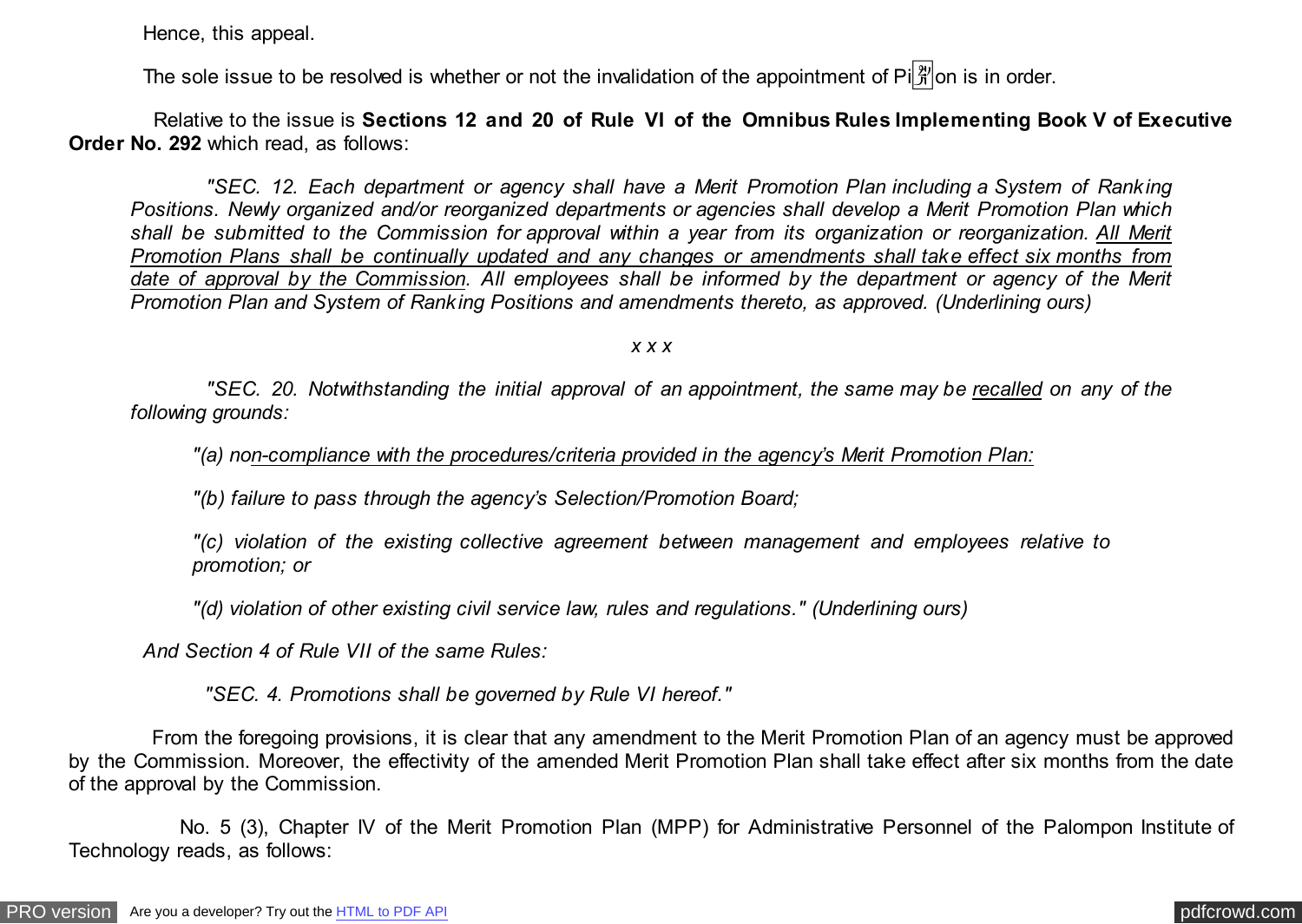*"The Selection/Promotion Board shall have the following composition pursuant to MC # 18, s. 1998 as amended by MC # 38, s. 89:*

*"(a) The Human Resource Management Officer;*

*"(b) A representative of Management;*

*"(c) A representative of the Office, Section, Department, or Division where the vacancy is ;*

*"(d) The representative of the rank and file employees, one from the first level and one from the second level who shall both be chosen by the duly recognized employee association. The former shall sit during the screening of candidates for vacancies in the first level, while the latter shall participate in the screening of candidates for vacancies in the second level.*

 *"In case there is no accredited employee association in the Institute, the representatives shall be chosen at large by the employees through a general election to be called for the purpose."*

 The abovementioned provision was amended by Administrative Order No. 05, s. 1998 on May 14, 1998. The said amendment was never submitted to the Commission for approval. The said Administrative Order reads, in part, as follows:

*"TO : ALL COLLEGE PERSONNEL*

*"Subject : CONSTITUTION OF A SPECIAL JOINT RECRUITMENT, SELECTION AND PROMOTION BOARD FOR ACADEMIC AND ADMINISTRATIVE PERSONNEL*

 *"A Special Joint Recruitment, Selection and Promotion Board for Academic and Administrative Personnel is hereby constituted composed of the following:*

*"Chairman MR. PEDRO S. OMEGA, JR., Administrative Officer*

*"Members DR. APOLONIO A. ABORDO, Senior Faculty Member & representative of the College President*

*PROF. NORBERTO C. OLAVIDES, Junior Faculty Member & representative of Research and Extension*

*ENGR. FLAVIANO C. SENTINA, Junior Faculty Member & representative for academic management*

*PROF. PLACIDO F. BERCERO, President of the Faculty Association*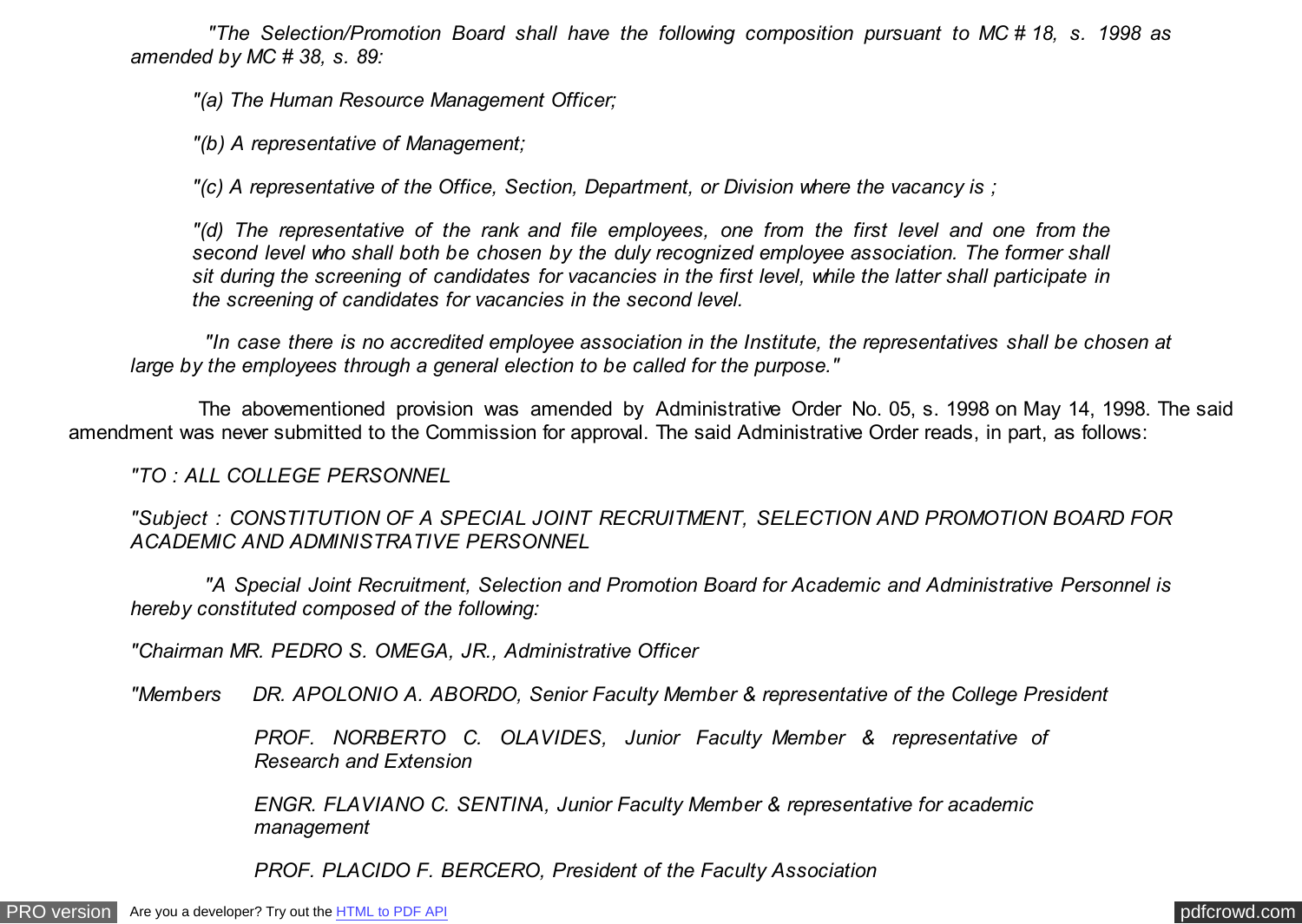*DR. ANGELITA F. PAJARON, College Registrar*

*MR. MAXIMO T. LIMPIADO, Accountant & President of the Association of Administrative Personnel*

*MRS. CORAZON D. MAGDADARO, Records Officer & Assistant to the President*

*DEPARTMENT CHAIRMAN/SECTION HEAD CONCERNED REPRESENTATIVE OF THE RANK AND FILE EMPLOYEES FOR THE FIRST OR SECOND LEVEL ADMINISTRATIVE POSITION*

*"Secretary MRS. MAGDALENA C. PI* $\frac{|\mathfrak{X}|}{|\mathfrak{X}|}$ *ON, Human Resource Management Officer* 

*"This Special Board shall have the following responsibilities:*

*'1. Submits for review and appropriate action to the Special Review Committee on Recruitment, Selection and Promotion which shall be created for the purpose, all recommendations for personnel action and progression in the service in accordance with pertinent policies and procedural requirements contained in the Revised Merit System for Faculty and Academic Staff approved by the CSC on January 22, 1993 and the Merit Promotion Plan for Administrative Personnel approved by the CSC on November 25, 1992.*

*'2. Periodically update the College President for his information, guidance and executive action on the management and status of the College's Personal Services appropriation especially over the funds allocated for authorized itemized positions subject of any or all personnel movement.'*

 *"This Order specifically supercedes Items No. 1.2, 1.3 and 1.6 of Administrative Order No. 15, s. 1996, dated July 14, 1996 on the matter of selection and promotion of applicants or candidates for career and non-career positions in the College effective May 15, 1998 and shall continue to be in force and effect until otherwise rescinded by this Office."*

 A close scrutiny of the abovequoted provisions reveals that Administrative Order No. 5, s. 1998 amended the Merit Promotion Plan of PIT by adding new members to the existing Selection/Promotion Board. This was admitted by President Tan in his appeal to the Commission, thus, *"the inclusion of the new members was sought to insure that the recommended candidate for selection and promotion shall be most competent and qualified to handle the job".*

 The Commission recognizes the laudable intention of President Tan in adding new members to the Selection and Promotion Board but in order for an amendment to be valid certain requirements and procedures must be followed. Hence, submission of the said amendment to the Commission for its approval is mandatory. Therefore, the appointment issued to Pi $\frac{1}{2}$  on is void *ab initio* because of non-compliance with the procedures/criteria provided in the agency's Merit Promotion Plan.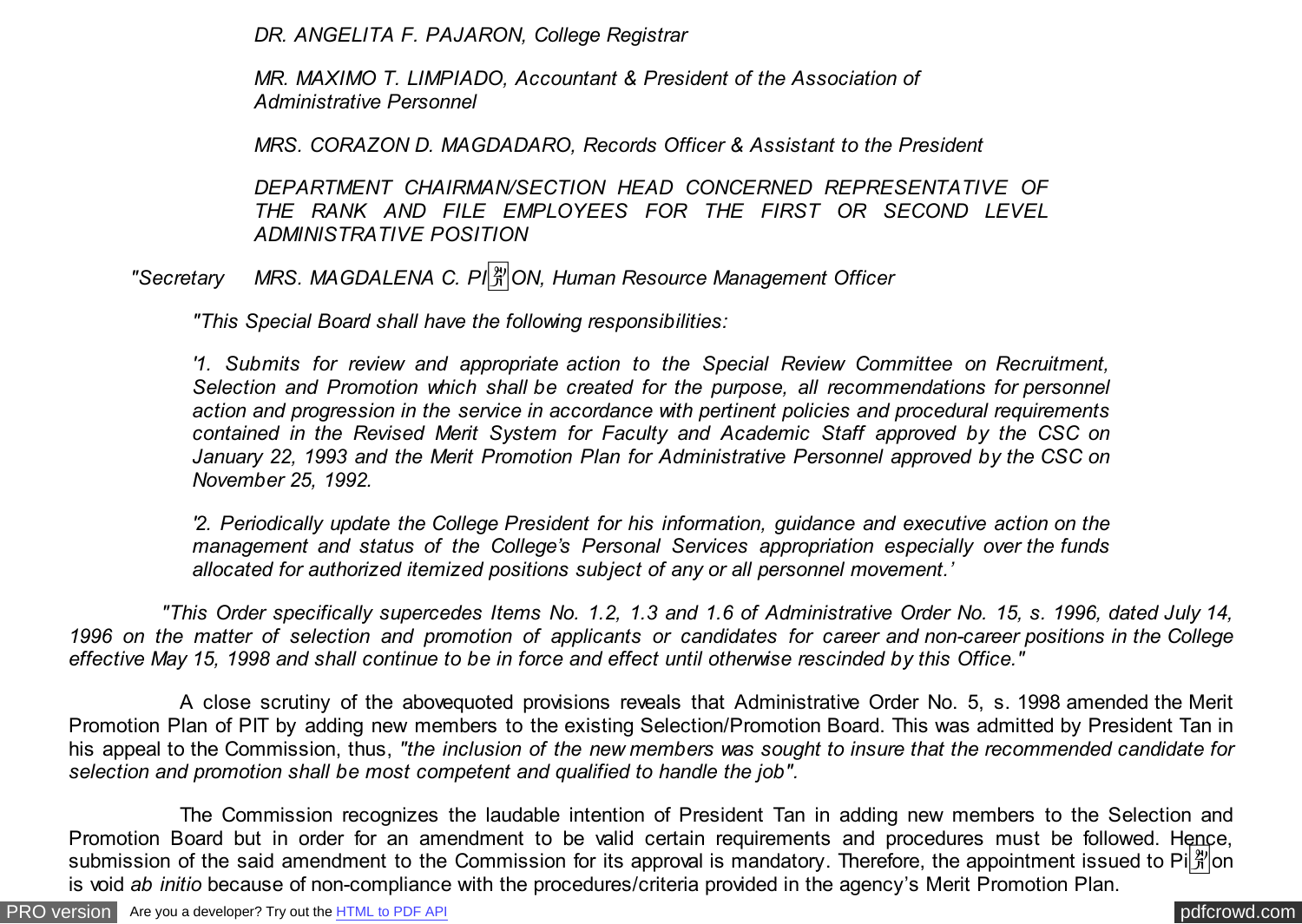The contention of the Appellant that the Regional Office should not have taken cognizance of the protest because the same belatedly filed by Suico, and that, Manlosa, et al., were not the qualified next-in-rank cannot be considered. The appointment itself, even without the protest, is materially defective, hence, the Regional Office can *motu propio* invalidate the said appointment under Section 12, Rule VI of the Omnibus Rules Implementing Book V of Executive Order No. 292.

Lastly, the issue of whether Pi $\frac{y_0}{N}$  on is qualified for the said position need not discussed as of this time. The Commission will not interfere with the selection process to be undertaken later.

 **WHEREFORE**, the appeal of President Jose Sal Tan of Palompon Institute of Technology is hereby **DISMISSED**. Accordingly, the invalidation of the appointment of Astrid A. Pi $\frac{29}{10}$  as Management and Audit Analyst II is affirmed.

Quezon City, Oct 27 2000

## (SGD.) **CORAZON ALMA G. DE LEON**  Chairman

O.B. **JOSE F. ERESTAIN, JR.** Commissioner

(SGD.) **J. WALDEMAR V. VALMORES** Commissioner

Attested by:

(SGD.) **ARIEL G. RONQUILLO** Director III

[PRO version](http://pdfcrowd.com/customize/) Are you a developer? Try out th[e HTML to PDF API](http://pdfcrowd.com/html-to-pdf-api/?ref=pdf) process and the community of the HTML to PDF API [pdfcrowd.com](http://pdfcrowd.com) MVM/X3/Y11/jca120 NDC-99-1305